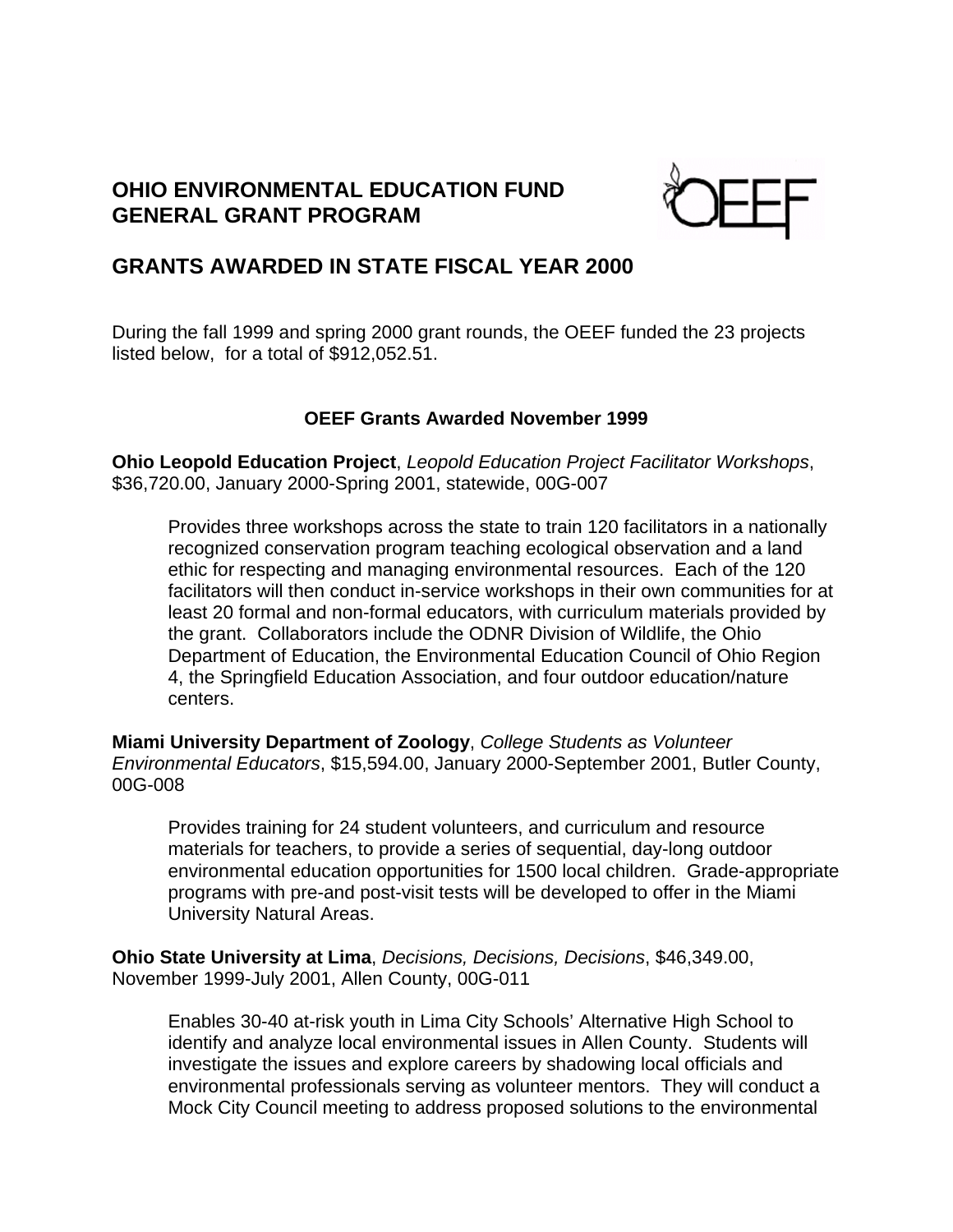> problems identified, assuming the various stakeholder roles, and prepare a documentary video, allowing for development of videography, production and computer skills.

**Community Food Initiatives**, *Gardening Angels/Edible Schoolyard Project*, \$39,497.00, January 2000-December 2001, Athens County, 00G-013

The Gardening Angels Project will provide 1000 low income and other residents of Athens County with instruction, materials and experience in sustainable food production, in an effort to: demonstrate the environmental benefits of sustainable agricultural practices; create employment opportunities in food related businesses; and produce more food locally, with multiplier effects to benefit the local economy. The Edible Schoolyard Project creates school gardens at ten public schools, for use by 1000 students. The grant provides seeds, vegetable starts, worm composting bins, curriculum materials, and guest instructors on sustainable food production, preparation and processing.

**Ohio Chemical Council**, *ENVIROCHEM OHIO*, \$49,800.00, December 1999- December 2000, statewide, 00G-014

Develops a "Self-Help Guide to Environmentally Sound Chemical Operations" manual for the chemical industry, designed to be useful to small operators. Includes available pollution prevention resources. Provides regional workshops and training on the use of the manual to more than 100 companies with 226 facilities. The OEEF grant supplements \$48,500 in funding from the Ohio Air Quality Development Authority.

**Ohio State University Extension and Ohio Compost Association**, *Composting Y2K: Composting Operation Education Program,* \$49,919.00, November 1999-February 2001, statewide, 00G-015

Develops a manual and program to teach operators of large scale composting sites in Ohio to safely produce quality compost without detrimental environmental effects. Content includes principles of composting, facility design and sizing, operation and management practices, health issues, compliance with composting rules and regulations, and economic considerations. Includes a literature review, survey of Ohio registered composters and regulators, and pre-and post-tests with a treatment and control group to evaluate the effectiveness of the program. Upon completion, the program will be offered for a fee at locations throughout the state.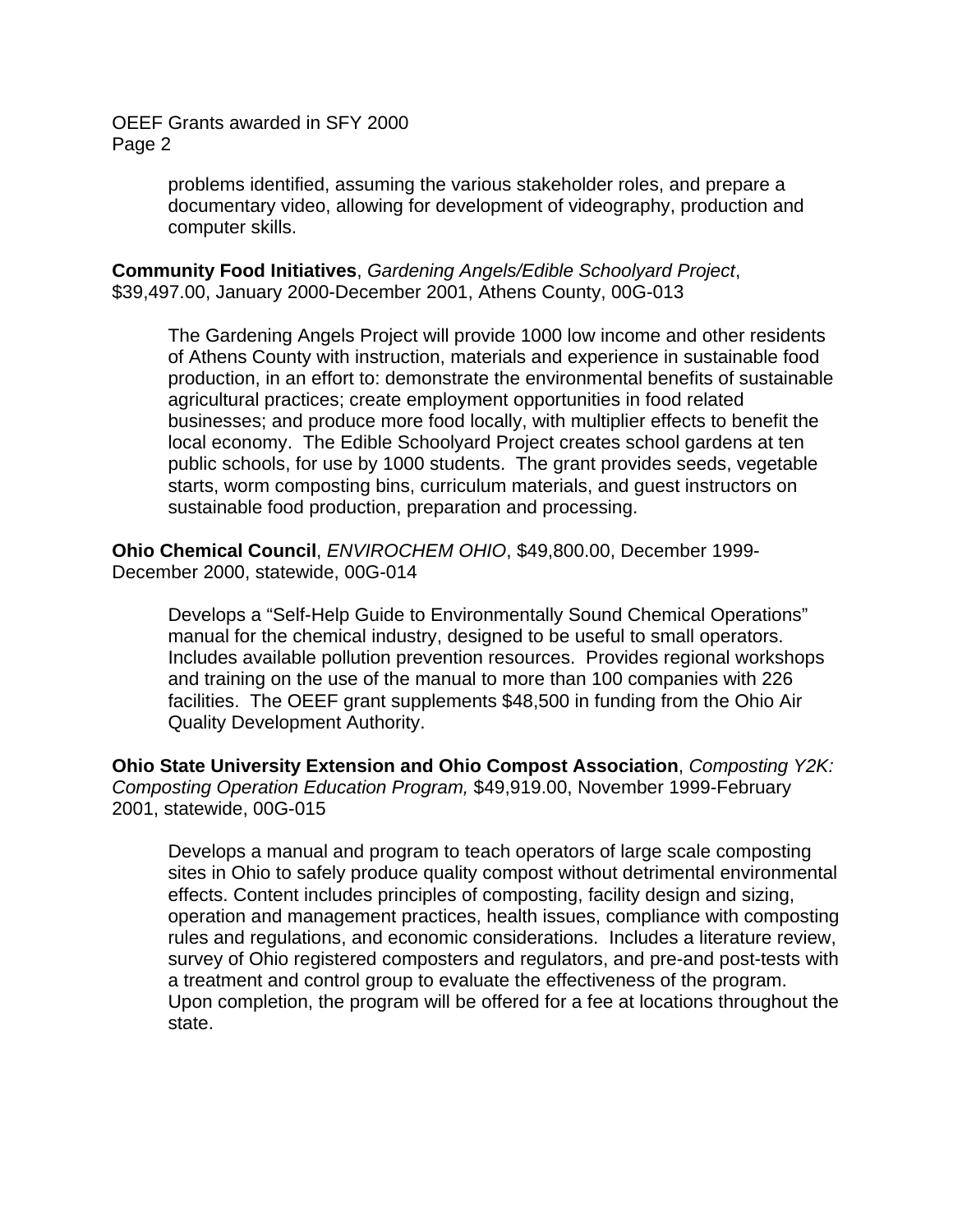**Ohio Hunger Task Force, Inc.**, *Earth Partners*, \$42,583.00, January 2000-December 2000, Franklin County, 00G-016

Provides a hands-on, partially self-designed environmental education program for 50 low income and minority youth ages 13-18 who are participating in the OHTF's after school programs. Participants will investigate how environmental justice, brownfields, waste management and recycling issues affect their neighborhoods, teach younger children in the program about these issues, and design and carry out entrepreneurial service projects to raise money by bettering the local environment. Builds on a previous OEEF grant to OHTF for an after school program for elementary children (98G-036).

**Seventh Generation**, *Watershed Education Partnership Project 2000*, \$34,677.43, January 2000-December 2000, Lorain County, 00G-028

Provides the means, training and support for 15-30 teachers to develop interdisciplinary lesson plans incorporating the Black River Watershed, and carry out field activities with their students in the watershed. Teachers will become certified in use of the Adopt-a-Watershed Program's integrated, K-12th grade science curriculum and the GLOBE (Global Learning to Benefit the Environment) program, where students make field observations of local environmental conditions in accordance with scientific protocols and post the results to an international database for comparison to satellite data. The grant will also equip the Black River Education Center adjacent to the Lorain County Joint Vocational School as a schoolyard habitat. Fifteen teachers will join Oberlin College students in a course introducing the geology, ecology, natural and social history, and political and economic issues relating to the Black River Watershed, and the college students will assist the teachers in carrying out field activities with the K-12 students. Collaborators on the project include the Oberlin College Environmental Studies Program, the Lorain County JVS, and the Elyria Schools. (This project builds on a previous OEEF grant to Seventh Generation in 1997 for the Watershed Education Partnership curriculum, Grant 97G-121. OEEF has also funded the GLOBE program in several other Ohio counties, in Grants 99G-064 and 99G-108.)

**Ohio State University Extension - Carroll County**, *Classroom in the Country*, \$23,588.00, November 1999-October 2001, Carroll County, 00G-030

Provides two day-long field workshops and classroom materials for teachers from seven elementary schools to use environmental education activities featuring groundwater, surface water and watersheds, source and nonpoint source pollution, soil ecology, wildlife habitat, forestry, land use planning, sustainable food and fiber production, wetlands, and endangered species. Also provides two day-long field trips for all fourth grade students in the participating schools, and a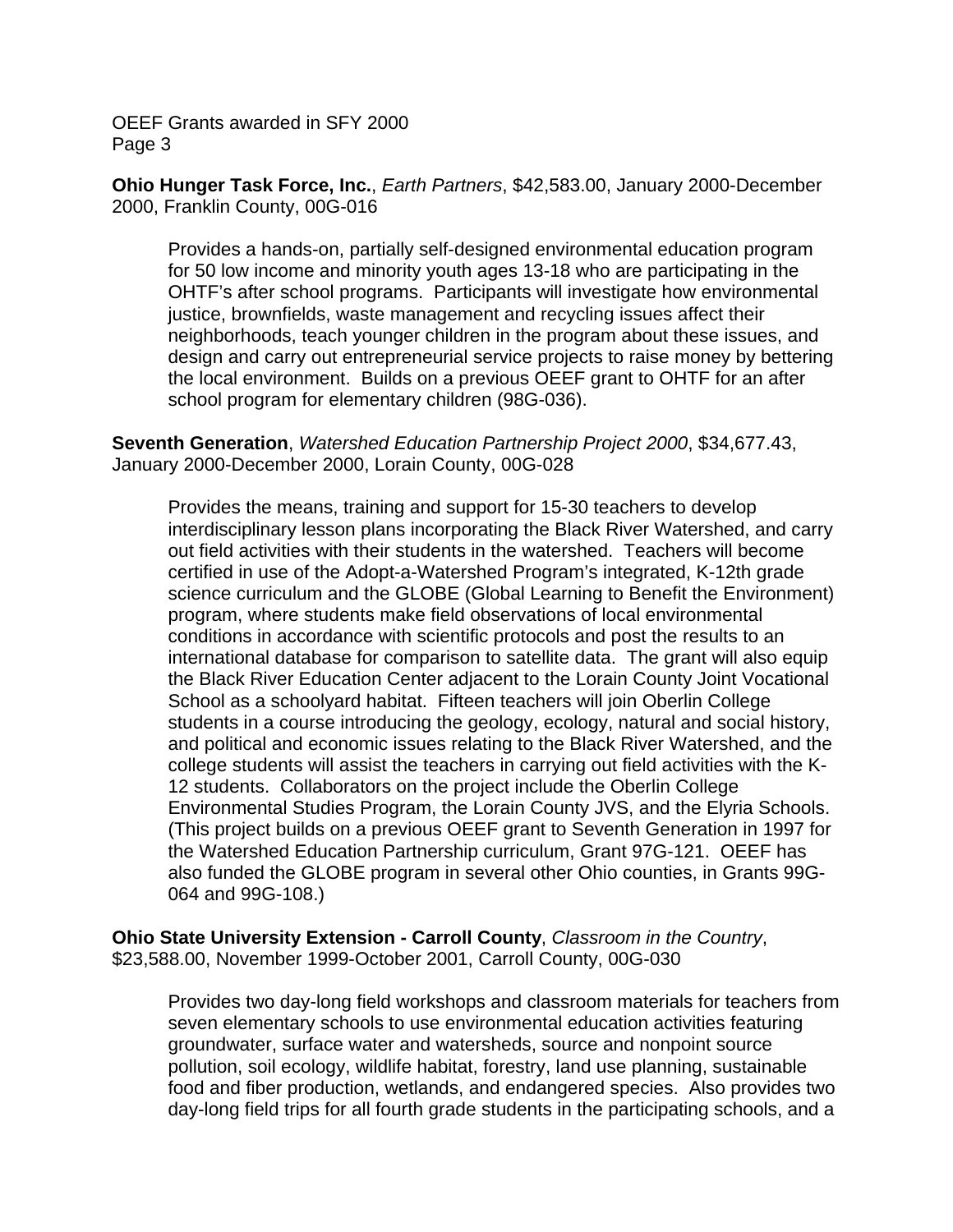> district wide advisory committee of teachers, school administrators, and natural resource professionals. Collaborators include the Carrollton Schools, Sherrodsville School, Carroll Soil and Water Conservation District, Carroll County Office of Litter Prevention and Recycling, and Environmental Education Council of Ohio Region 10.

**Perry County Health Department**, *Picture Perry County*, \$34,320.00, January 2000- December 2001, Perry County, 00G-031

Provides environmental education programming for all fifth grade classes in Perry County, focusing on environmental laws and regulations, the link between environmental hazards and human health risks, and the role of public health officials. Each student will receive a recyclable camera to use in researching and photographing environmental health hazards in their communities, and enter an essay/photo contest, with the winning entries to be displayed at local events. Collaborators on the project include the Perry Hocking Education Service Center, the Coshocton-Fairfield-Licking-Perry Solid Waste Management District, and the Perry County Litter Prevention and Recycling Program.

**IMAGO, Inc.**, *Environmental Education Through Woodland Indian Traditions*, \$23,574.00, December 1999-August 2001, Hamilton County, 00G-034

Adds an Eastern Woodland Native American component to the environmental education curriculum at the Earth Center nature center. Middle and high school students will construct three wigwams, food drying racks, garbage pits, a three sisters garden and pond site, and compare environmental impacts of the daily life of Native peoples to those of their own daily lives. Includes development of a curriculum for staff naturalists to use the Woodland Indian culture to teach local elementary school students and scout troops about natural resource conservation.

**University of Cincinnati, Center for Environmental Communication Studies**,

*Linking Community with Environment*, \$49,968.00, January 2000-December 2000, Hamilton County, 00G-035

Provides high school teachers with background information, curriculum, and audio-visual materials related to the environmental history of the Fernald Environmental Management Program and its impact in surrounding communities. The Fernald site is a former uranium processing facility that supplied feed materials for America's nuclear weapons production complex for nearly forty years, and is currently undergoing environmental remediation as part of the Superfund program. In addition to curriculum development, the grant provides a workshop for graduate credit to give up to 30 area local high school science and social studies teachers an introduction to using environmental history in the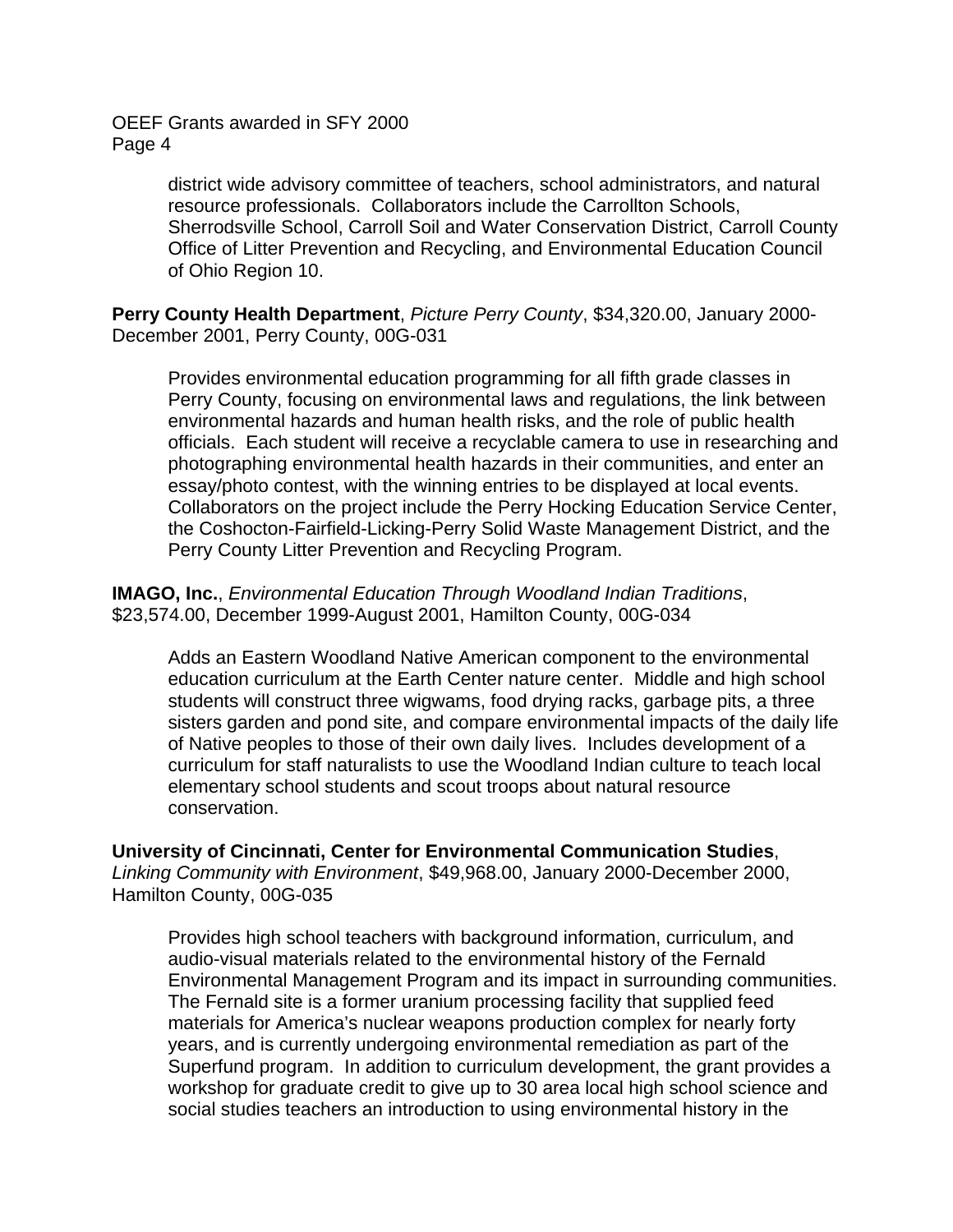> classroom with a well-known local example. The project includes 25 video interviews of Fernald-area community members, to add to the Fernald Living History Project. Audiovisual materials, the curriculum, and a web site will be available for teachers to adapt and use in other Ohio communities whose environment has been impacted by formerly used defense sites. Collaborators on the project include the Fernald Citizens Advisory Board, Fernald Residents for Environmental Safety and Health, Fluor Daniel Fernald, and Ohio EPA's Office of Federal Facilities Oversight.

#### **OEEF Grants Awarded April 2000**

**Ohio State University at Lima**, *Inquiry, Scientists and the Environment*, \$46,469.00, June 2000-January 2001, Allen County, 00G-039

Provides curriculum and problem solving activities on four local environmental issues and environmental science careers for 2,600  $5<sup>th</sup>$  and  $6<sup>th</sup>$  grade students in Allen County. Through role playing as scientists, students will investigate air and water pollution, solid waste, habitat and wildlife issues related to the science and social studies curriculum. Incorporates existing curricula, including *Projects WET*, *WILD*, and *Aquatic WILD*, *Plant Patrol*, *Energy Quest*, and *Decisions, Decisions*. Collaborators include Lima City Schools, Allen County Education Service Center (nine school districts), Allen County Soil and Water Conservation District, Ottawa River Coalition, and Allied Environmental Services.

**Toledo Metropolitan Area Council of Governments (TMACOG)**, *Portage River Basin Package Treatment Plant Workshop*, \$10,617.00, June 2000-August 2001, Hancock, Ottawa, Sandusky and Wood Counties, 00G-044

Provides a workshop and field trip on proper maintenance, safe operation, and pollution prevention for operators of extended aeration "package" sewage treatment plants. These plants typically serve subdivisions, mobile home parks, or individual businesses such as restaurants, campgrounds, motels, marinas and gas stations in rural and suburban areas where public sewers are not available. Collaborating partners include the Wastewater Committee of the Portage River Basin Council, the Hancock, Ottawa, Sandusky and Wood County Health Departments, and the Cities of Bowling Green and Fostoria.

**Ashtabula Area City Schools**, *Waterways Adventure*, \$48,828.00, May 2000- December 2001, Ashtabula County, 00G-046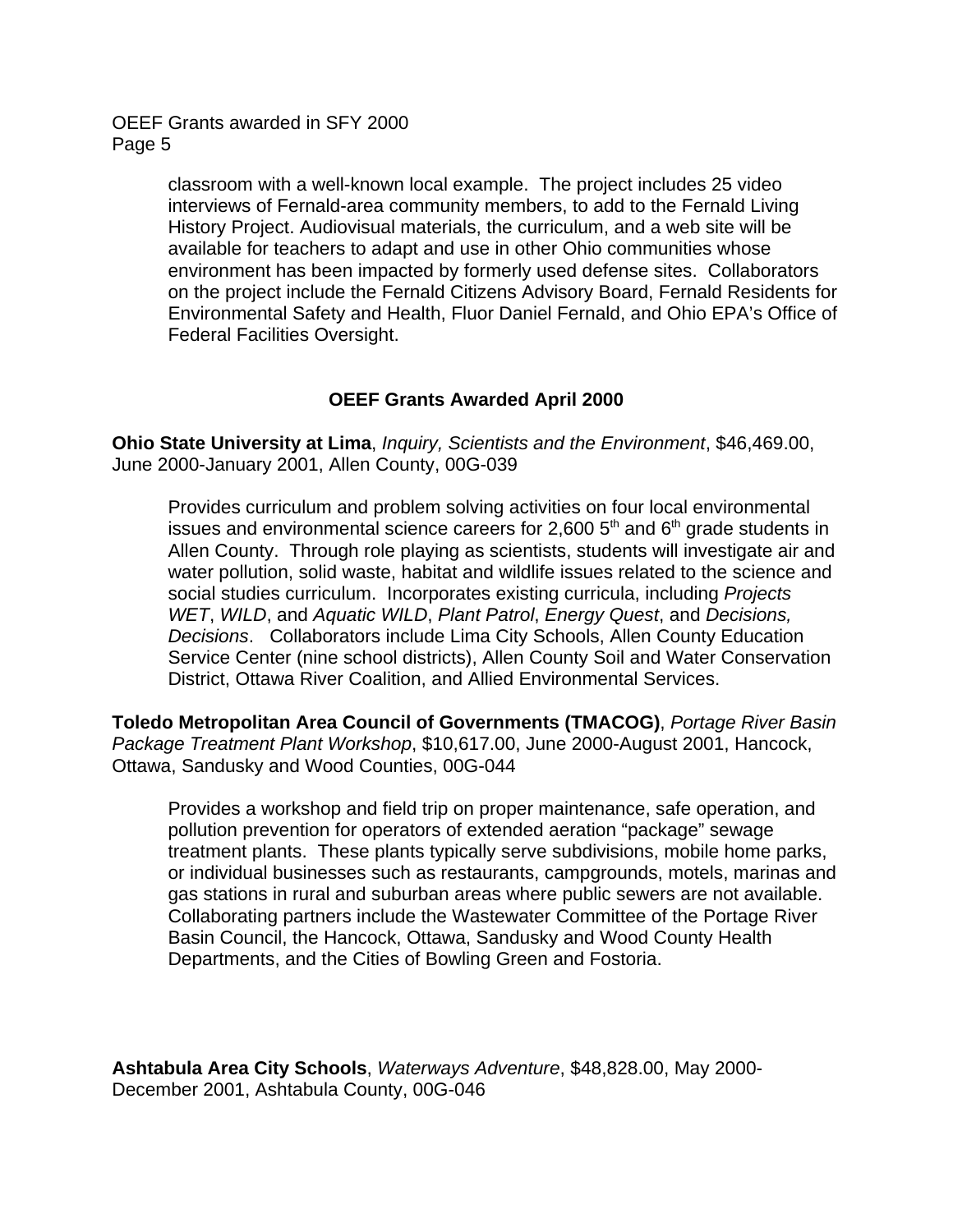> Provides professional development for teachers, classroom supplies, and environmental science curriculum related to local wetlands and waterways for 2000 students in grades 4, 5, 6, 8, and 12. Students will conduct field monitoring at selected lake, river and pond sites, and share their results at the Ashtabula River to Lake Symposium, and the Great Lakes Science Symposium in Buffalo. Collaborators include After School Discovery, the Ashtabula County Soil and Water Conservation District, and the Ashtabula River Partnership.

**Science and Mathematics Network**, *Linking to Learn*, \$49,508.00, May 2000-August 2001, statewide, 00G-047

Builds on a previous OEEF Outstanding Project, *Habitats for Learning*, to provide 13 months of in-person and on-line professional development for 30 teachers from grades 3-6 selected from all 12 education regions of the state. This pilot program will help the teachers enhance their outdoor environmental science instruction through inquiry teaching, facilitation, student-led investigations, and by embedding computer technology into the curriculum, with on-line resources such as Web sites, WebQuests, and a ListServ linking them to participating experts, teachers and classrooms statewide. Collaborators include the Ohio Department of Natural Resources, Instructional Technology Services of Central Ohio, and the Environmental Education Council of Ohio.

**Weston Elementary/Otsego Local Schools**, *Weston's World of Wonder: outdoor learning lab*, \$31,287.00, May 2000-August 2001, Wood County, 00G-049

Provides a land lab/outdoor classroom for use by 300 students and their teachers, and by local park programs for the general public, and college environmental education students doing student teaching. Also includes teacher inservice and development of K-6 lessons in environmental education, building on previous OEEF Outstanding Project *Habitats for Learning*, *Project WET* and *Project WILD*. Involves elementary students, parents, teachers, and staff in planning, construction, maintenance and evaluation of the site. Includes prairie, Black Swamp, and hibernation simulations, as well as a small pond and pathways, butterfly and herb garden, rock learning circle, weather station, and compost bin.

**Innovative Farmers of Ohio**, *Farmer-to-Farmer Education for an Environmentally Sound Agriculture*, \$50,000.00, May 2000-May 2002, statewide, 00G-054

Educates over 1000 farmers on how to implement ecologically sound farming processes, and the environmental and economic consequences of certain farm management choices. Provides a series of 4 workshops, 16 farm tours, and 10 community-oriented "learning circles" involving peer-to-peer sharing by local farmers in an informal setting of farming practices and personal, practical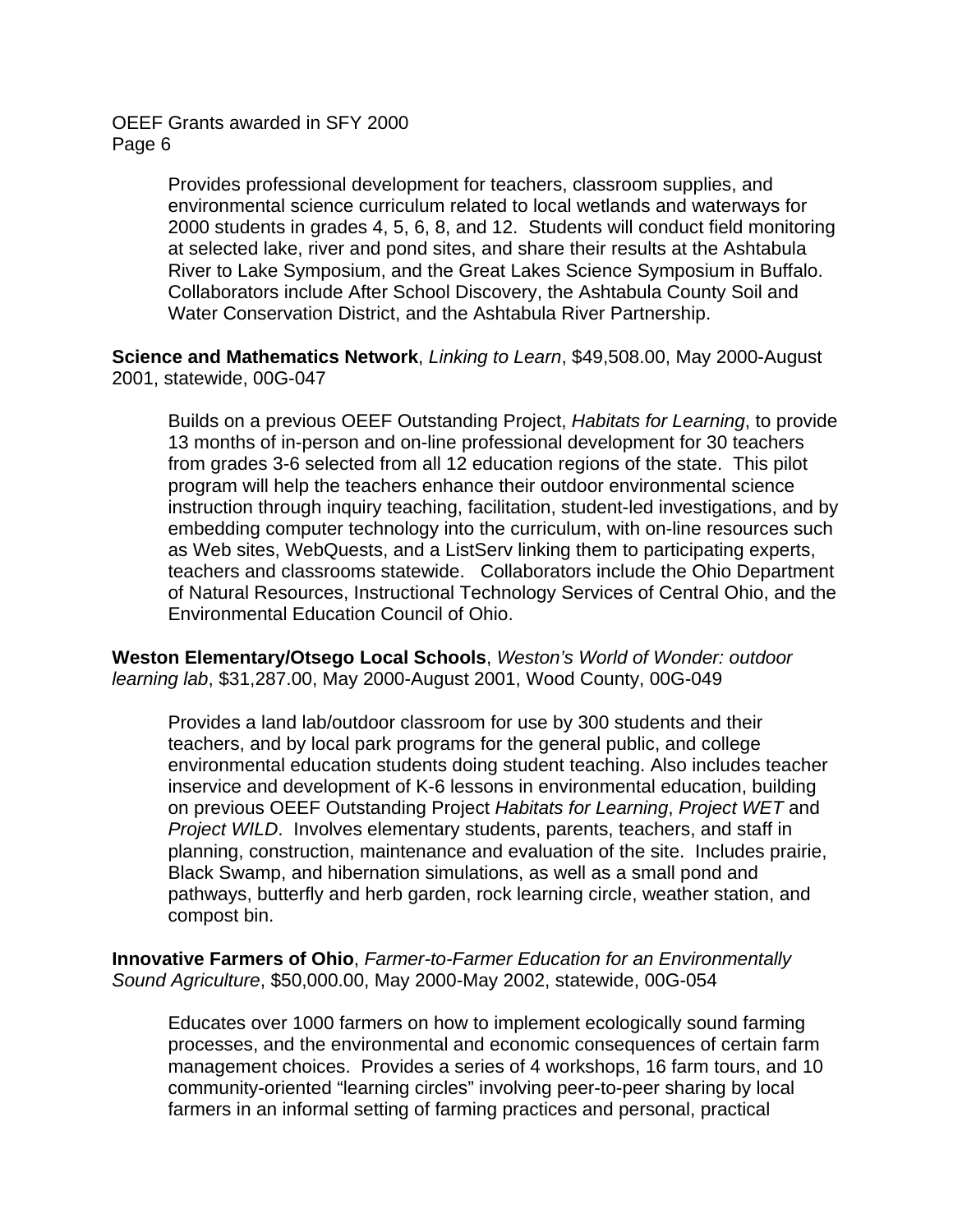> experiences with the environmental consequences of farm management decisions. These gatherings will be augmented with visiting experts from the scientific community and state and federal agencies. Collaborators include OSU Extension, the Natural Resources Conservation Service, Ohio Ecological Food and Farm Association, and Stratford Ecological Center.

**Columbus Health Department**, *Project CLEAR*, \$49,103.00, May 2000-December 2001, Franklin, Delaware, and Licking Counties, 00G-057

Funds education and public involvement components of an ongoing community effort to reduce air emissions that contribute to ground level ozone formation. Activities include a survey of local public knowledge and attitudes about ozone and health-related effects, a brochure and speakers' bureau for presentations to local organizations, a program targeting 2,000 asthma patients and their families, 25 deliberative issue forums seeking input from 400 citizens on appropriate public policy strategies to reduce ozone, and integration of ozone education information in programs conducted by the Ohio Energy Project in 20 central Ohio schools. Collaborating partners include: the American Lung Association of Mid-Ohio; Center for Public Deliberation; Mid Ohio Regional Planning Commission; OSU Extension and School of Public Health; allergist/immunologist Dr. Don McNeil; Ohio Energy Project; and Ohio EPA Division of Air Pollution Control.

**ReUse Industries**, *Recyclebration!*, \$50,000.00, May 2000-April 2002, Vinton County, 00G-060

Involves 300 students and 20 adults in creating more than 50 new prototype products from donated used and recycled materials. These products will then be demonstrated by the inventors at two annual Recyclebration festivals, teaching 1,000 area residents about expanded donation and reuse opportunities, and introduced into the sales inventory at the reuse center to generate income for future festivals. A video documentary of the festivals will also be disseminated. Four Americorps VISTA volunteers will be assisting with the project.

**Santrock Elementary/Barberton City Schools**, *Hands Together*, \$46,333.08, May 2000 - April 2002, Summit County, 00G-064

Equips a new land lab outdoor classroom and provides support for daily classroom activities, an environmental club, a weather station, a web site and long distance learning activities, a backpack program, a cross-curricular environmental handbook, field trips to the Cuyahoga Valley Environmental Education Center and a planetarium, guest speakers, four environmental family science nights, and an Earth Day Fair to showcase activities. Program will be multi-disciplinary, including creative writing, music, art, citizenship, math and science components. Collaborators include the University of Akron Outdoor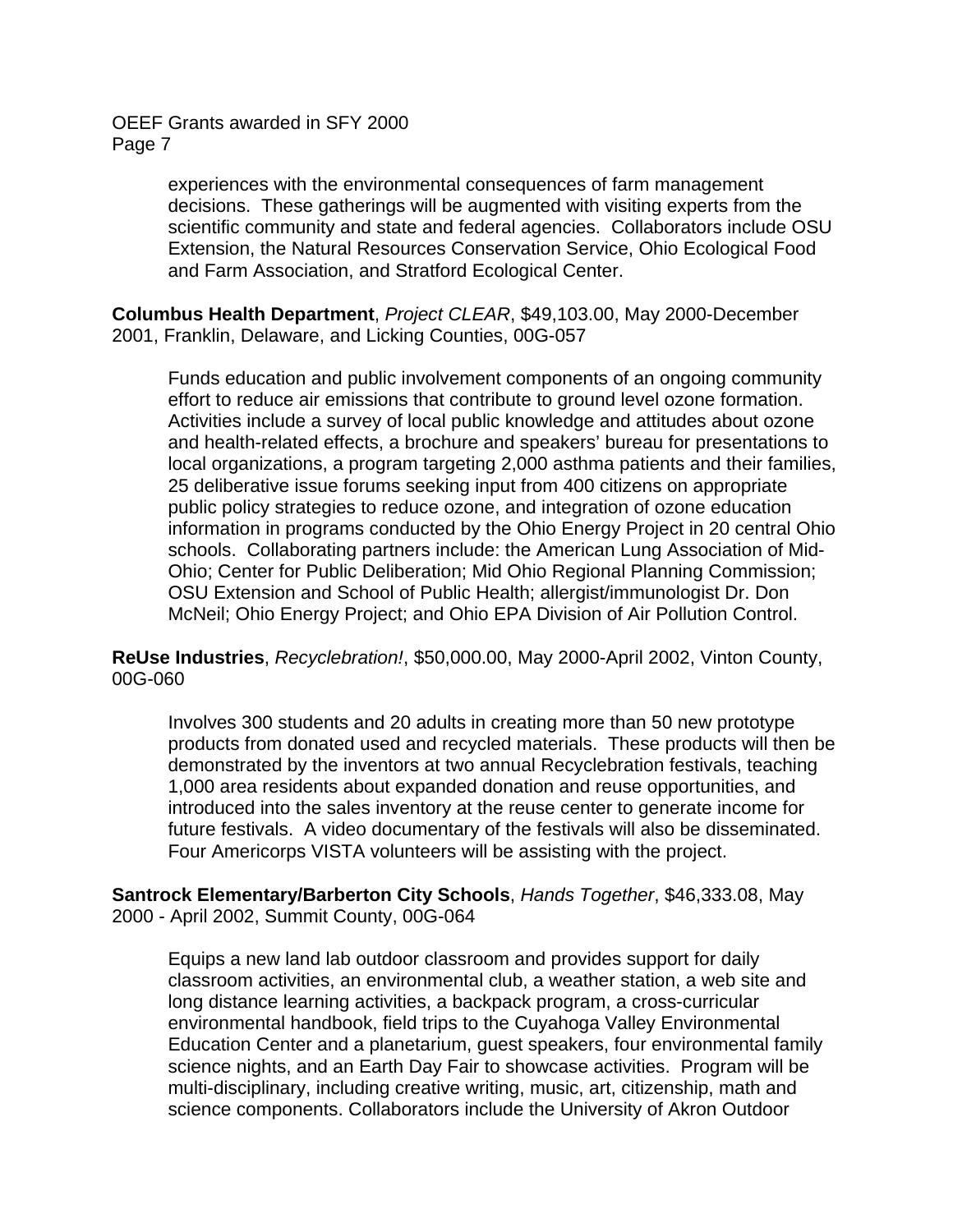> Education Graduate Program, OSU Extension and local Master Gardener volunteers.

**Bowling Green State University/Environmental Health Program**, *On-Site Septic System Educational Program: A Collaborative Approach*, \$49,310.00, May 2000- September 2001, twelve counties in Northwest Ohio, 00G-068

Provides training in field applications and inquiry, to enable 20 health department sanitarians and 4 BGSU students to evaluate the siting and operation of on-site septic systems, and educate at least 800 households in proper maintenance of these systems. Collaborators include Health Departments in Defiance, Erie, Fulton, Hancock, Henry, Huron, Lucas, Ottawa, Paulding, Sandusky, Williams, and Wood Counties.

**Ohio University, University College**, *Freshman Year Enrichment: Environmental Literacy Program*, \$34,008.00, Athens County, OOG-069

Supports continued implementation of a successful pilot program to connect firstyear students with their local environment, increase their environmental literacy, and improve their level of environmentally responsible behavior. Provides a fall quarter freshman course of up to 100 students and 20 peer mentors working in small groups, followed by courses during the winter and spring quarters that link to faculty in 7 different departments, and incorporate group projects and service opportunities. Partner agencies providing service learning opportunities for students include ReUse Industries, Rural Action's Forestry Program and Monday Creek Restoration Project, Community Food Initiatives, and the Wayne National Forest.